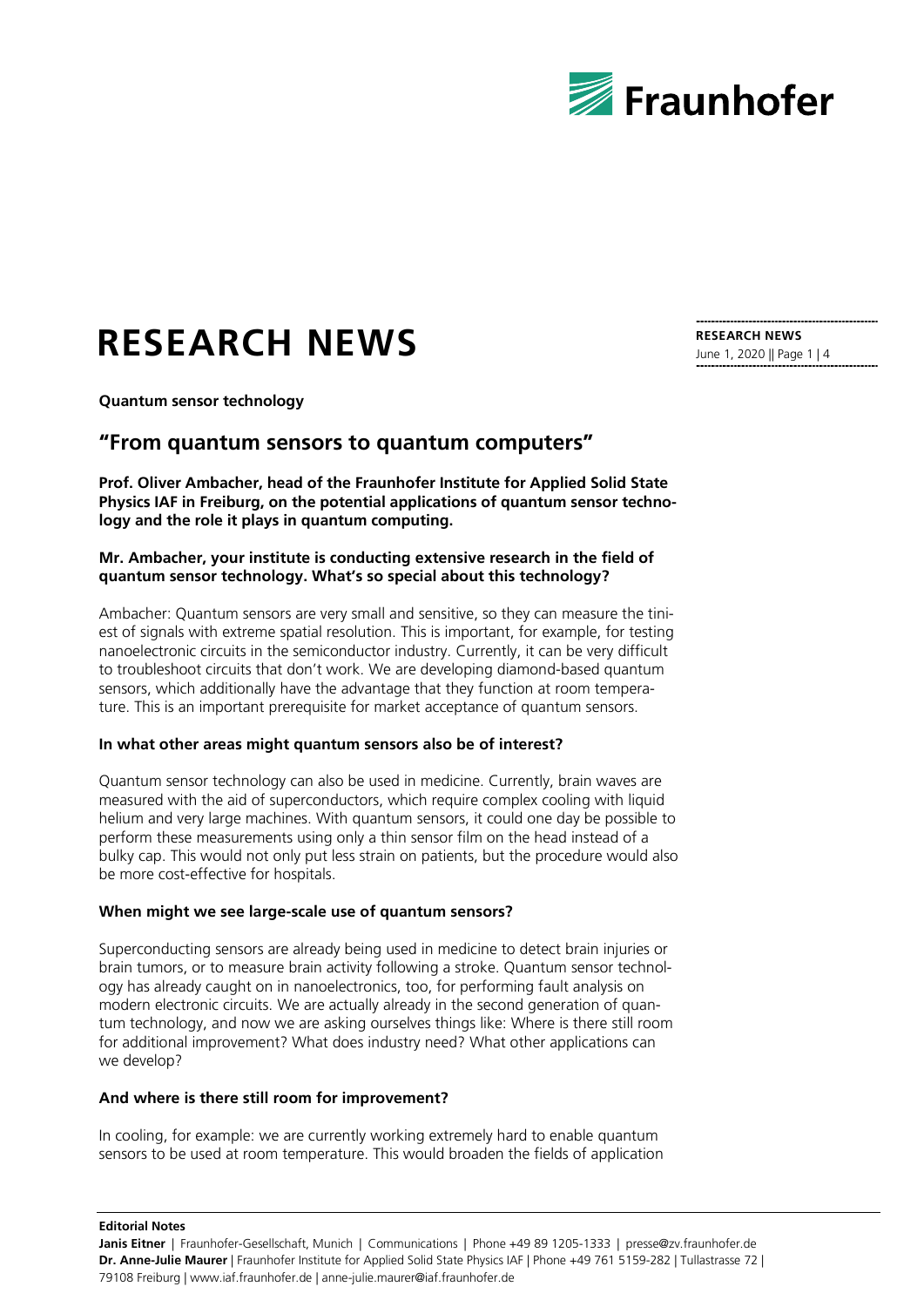

and facilitate integration into industrial processes. We use diamond because carbon is very light and very strongly bound in the crystal. With a nitrogen-vacancy center, we trap a single electron in the diamond lattice, where we position and control it. The electron is our sensor for detecting weak magnetic fields. The interaction between the electron and the vibrating carbon atoms in diamond is very weak, which is why, once the electron is positioned, we can keep it in that position for a very long time and use it for measuring. The challenge here is that the crystals in which the electrons are trapped must be of the highest quality. Among a billion atoms, there must be no more than one atomic defect. This necessitates a high art of crystal growth.

#### **Since the start of the year, you have been building an application lab for quantum sensor technology at Fraunhofer IAF. What exactly is happening there?**

We are setting up three user-friendly quantum sensor systems that industrial companies or other research institutes can use for their projects. We hope this will give us many new ideas for potential areas of application. When we learn directly from customers what their needs are, we can take those into account in later optimization steps.

#### **What role do quantum sensors play in quantum computers?**

Our quantum sensor is essentially a qubit, as the sensor electron in the diamond has two quantum mechanical states. Thus, like a qubit, it is a two-level system that can be quantum mechanically controlled and manipulated. While we use a single qubit as a measuring instrument in sensor technology, in quantum computers, we would have to place 50 or 100 next to each other in an array in order to build a memory chip or a processor. Since the same competences are required for both, our lighthouse project on quantum magnetometry has created the ideal conditions for successfully advancing this development also in pursuit of making quantum computers a reality.

#### **Fraunhofer launched a quantum computing initiative with IBM this year to advance the research on that in Germany. Quantum computers are still being built in the US and China. What does Germany or Europe have to offer in terms of hardware to counter this?**

We mustn't forget that key components, including parts of the quantum processors and microwave amplifiers in the IBM quantum computer, are built in Europe and Germany. There is a rich ecosystem of research groups, start-ups, SMEs and large companies with extensive expertise in quantum computing here. We definitely don't have to hide. What we still lack is a joint initiative. We need to pool our expertise to jointly develop and demonstrate a successful European quantum computer.

## **RESEARCH NEWS**

June 1, 2020 || Page 2 | 4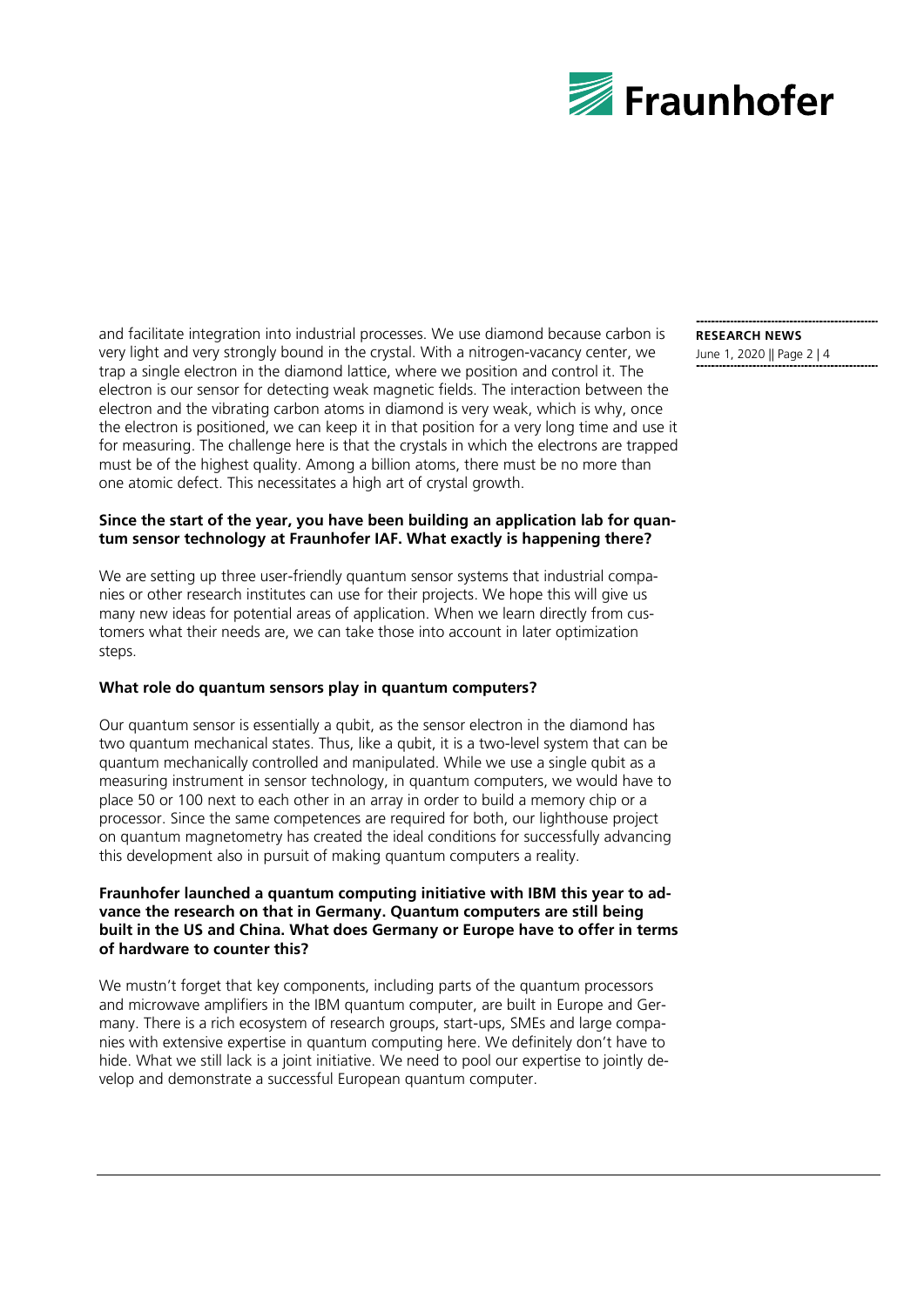

#### **What will the European quantum computer then be able to do that the market**  $\;$  **research news doesn't offer yet?**

We can already see limitations in the existing quantum computers, such as the complexity of their processors. They're also not even close to being scalable. Although superconducting quantum computers are currently the most powerful computers in existence, their high error rate prevents them from exceeding 50–100 qubits – far too few to compute future optimization algorithms. In addition, their architecture needs to be tailored to the application. Many imagine that we're going to have "the" quantum computer, but I don't see it that way. I think it's going to be a hybrid – in other words, a quantum computer module that can be built into a conventional PC. You will then use your conventional PC, and when you have problems that it can't solve, you can switch on your quantum computing module. This module must then be optimized for your specific application.

#### **Fraunhofer has had access to an IBM quantum computer since April 2020. What do you expect this access to yield?**

The IBM quantum computer will significantly boost our learning curve, as it allows us to directly test initial applications. If you think about conventional computers, Microsoft eventually managed to create a software that gives users a convenient way to write letters or edit images. Now we have to do the same for quantum computers to make them useful for a broad user base. We need access to the IBM quantum computer to enable us to even build and operate the next generation for ourselves. That's why this initiative is important and appropriate.

#### **The cooperation initially runs until 2024. What happens after that?**

Fraunhofer has already pieced much of the puzzle together, from optics, to electronics, to software development. With the national Fraunhofer Center for Quantum Computing and its regional competence centers, we can again drive extensive developments in all of these areas. We are also currently in intensive exchange with the Max Planck Society and the Helmholtz Association. Our pooled expertise would cover everything from basic research to application. If our best researchers join forces across organizations and disciplines, I'm convinced that, together with additional partners, we can build a European quantum computer in a couple of years.

The interview was conducted by Mandy Bartel.

June 1, 2020 || Page 3 | 4